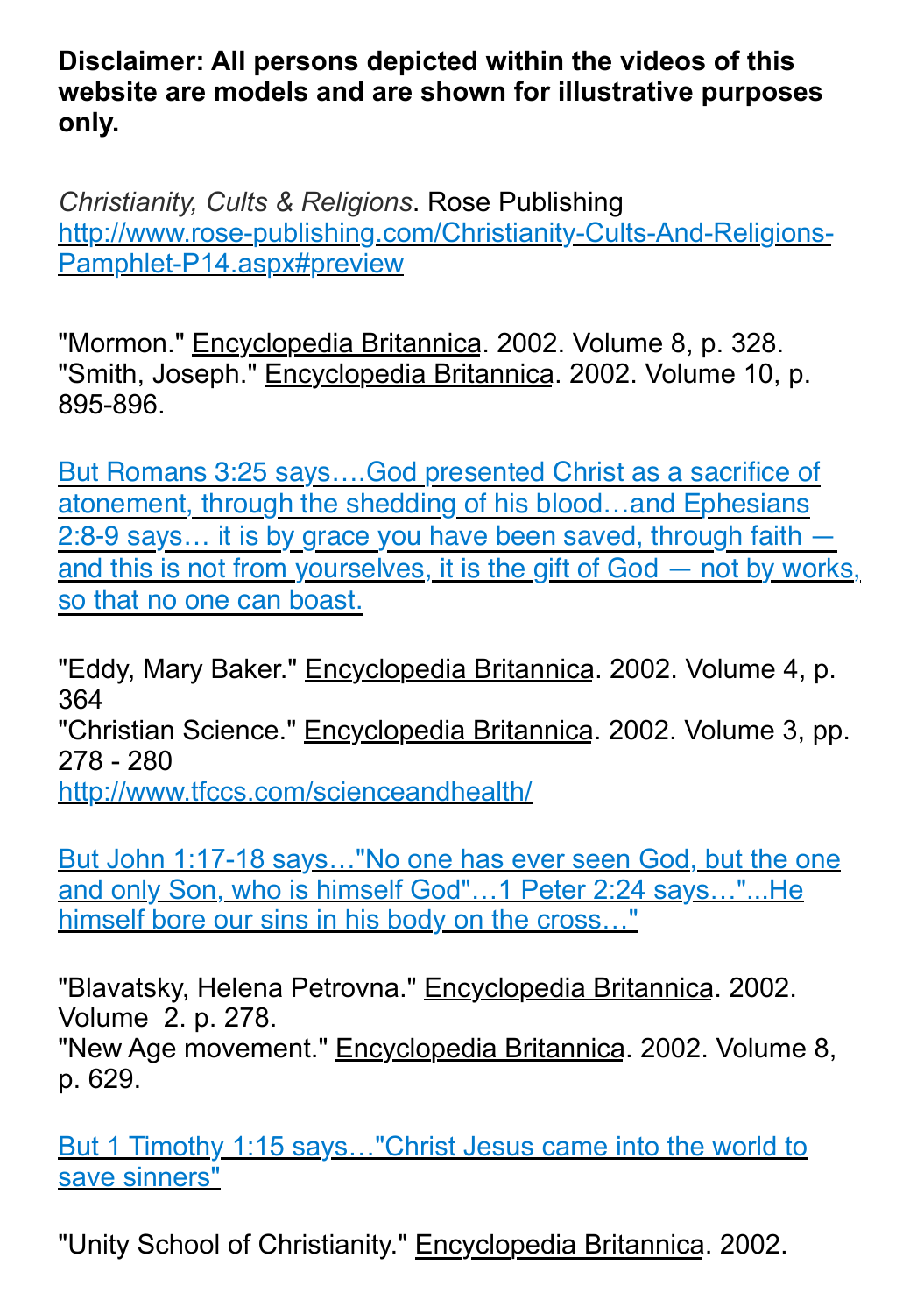Volume 12, p. 162. <http://www.unityonline.org/aboutunity/index.html>

[But Hebrews 9:28 says…Christ was sacrificed once to take away](https://www.biblegateway.com/passage/?search=Hebrews+9%3A28+&version=NIV)  [the sins of many.](https://www.biblegateway.com/passage/?search=Hebrews+9%3A28+&version=NIV)

"Jehovah's Witnesses." Encyclopedia Britannica. 2002. Volume 22, pp. 524-525)

[Luke 24:39… "Touch me and see; a ghost does not have flesh and](https://www.biblegateway.com/passage/?search=Luke+24%3A39%2C++Matthew+24%3A23-25&version=NIV)  [bones, as you see I have." and Matthew 24:23-25 says… "At that](https://www.biblegateway.com/passage/?search=Luke+24%3A39%2C++Matthew+24%3A23-25&version=NIV)  [time if anyone says to you, 'Look, here is the Messiah!' or, 'There](https://www.biblegateway.com/passage/?search=Luke+24%3A39%2C++Matthew+24%3A23-25&version=NIV)  [he is!' do not believe it. For false messiahs and false prophets will](https://www.biblegateway.com/passage/?search=Luke+24%3A39%2C++Matthew+24%3A23-25&version=NIV)  [appear and perform great signs and wonders to deceive, if](https://www.biblegateway.com/passage/?search=Luke+24%3A39%2C++Matthew+24%3A23-25&version=NIV)  [possible, even the elect. See, I have told you ahead of time."](https://www.biblegateway.com/passage/?search=Luke+24%3A39%2C++Matthew+24%3A23-25&version=NIV)

[www.biography.com/people/marcus-garvey-9307319#founding](http://www.biography.com/people/marcus-garvey-9307319%23founding-the-united-negro-improvement-association)[the-united-negro-improvement-association](http://www.biography.com/people/marcus-garvey-9307319%23founding-the-united-negro-improvement-association)

[www.bbc.co.uk/religion/religions/rastafari/beliefs/](http://www.bbc.co.uk/religion/religions/rastafari/beliefs/haileselassie.shtml) [haileselassie.shtml](http://www.bbc.co.uk/religion/religions/rastafari/beliefs/haileselassie.shtml)

[Matthew 24: 26-27 says…."So if anyone tells you, 'There he is, out](https://www.biblegateway.com/passage/?search=Matthew+24%3A+26-27+&version=NIV)  [in the wilderness,' do not go out; or, 'Here he is, in the inner](https://www.biblegateway.com/passage/?search=Matthew+24%3A+26-27+&version=NIV)  [rooms,' do not believe it. For as lightning that comes from the east](https://www.biblegateway.com/passage/?search=Matthew+24%3A+26-27+&version=NIV)  [is visible even in the west, so will be the coming of the Son of](https://www.biblegateway.com/passage/?search=Matthew+24%3A+26-27+&version=NIV)  [Man."](https://www.biblegateway.com/passage/?search=Matthew+24%3A+26-27+&version=NIV)

"Rastafari"

[www.religionfacts.com/rastafarianism](http://www.religionfacts.com/rastafarianism) [www.britannica.com/EBchecked/topic/251817/Haile-Selassie-I](http://www.britannica.com/EBchecked/topic/251817/Haile-Selassie-I) [www.uri.org/kids/other\\_rasta.htm](http://www.uri.org/kids/other_rasta.htm) [www.biography.com/people/marcus-garvey-9307319#early-life](http://www.biography.com/people/marcus-garvey-9307319#early-life) [www.en.wikipedia.org/wiki/Haile\\_Selassie](http://www.en.wikipedia.org/wiki/Haile_Selassie)